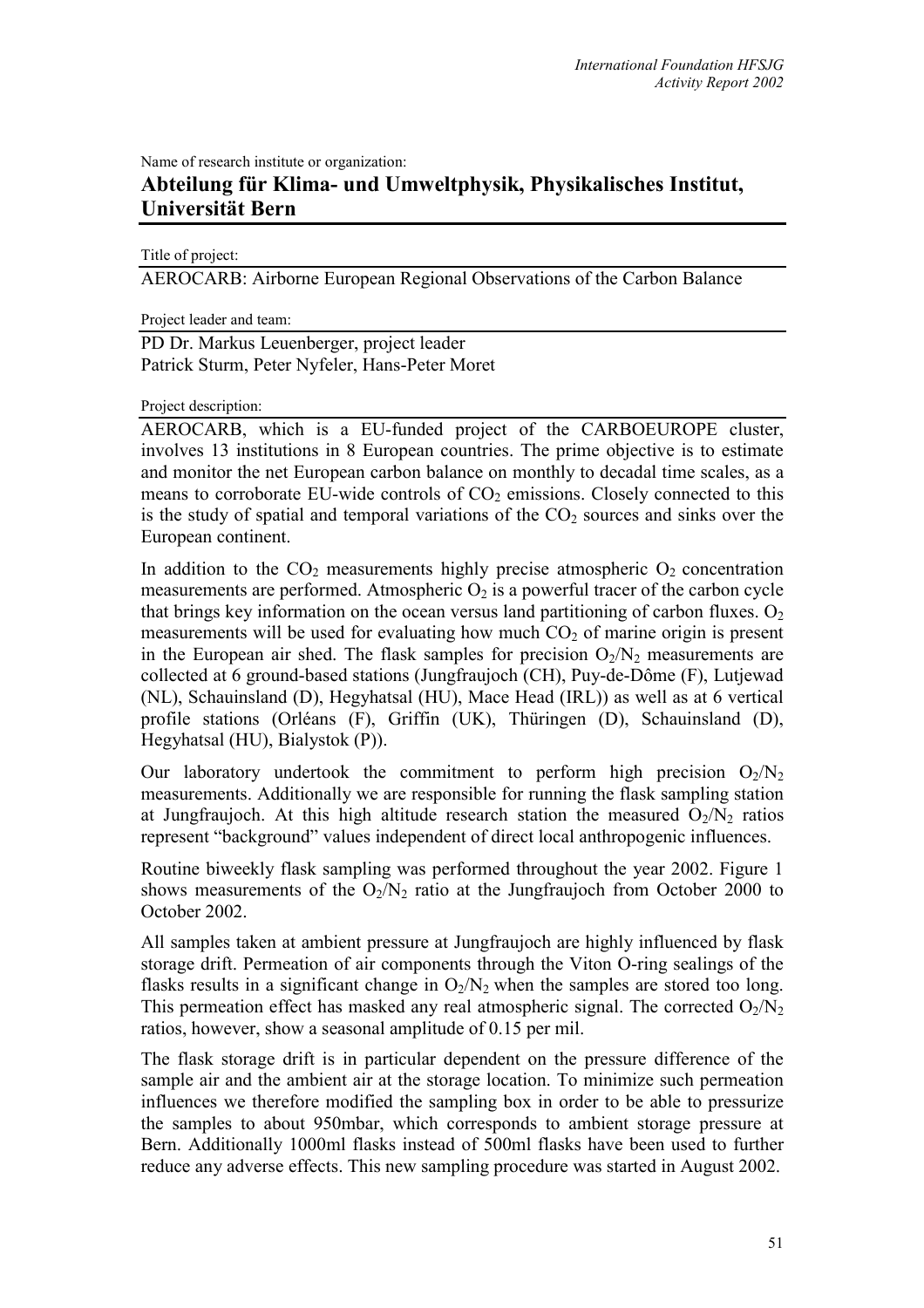

Figure 1:  $O_2/N_2$  ratio at the Jungfraujoch from October 2000 to October 2002. The values are reported as deviations from a reference gas (LK560944) in per mil. Samples taken at ambient pressure are influenced by flask storage drift (open circles). The values corrected for this permeation effect show a seasonal amplitude of about 0.15 per mil (blue dots). To minimize gas permeation through the Viton sealings of the flasks the sample air is pressurized to 950mbar since August 2002 (orange dots).

However, we encountered still some difficulties with sampling. Several flasks were damaged due to shipping problems despite careful packing. Another uncertainty arises from samples, which seem to be locally influenced by polluted air (In Figure 1 only samples regarded as representative of "background" air conditions are shown). Future measurements will reveal if a different location of the air intake has to be chosen.

Figure 2 shows the  $CO<sub>2</sub>$  concentration of the same samples from October 2000 to October 2002. The measurements are not corrected for flask storage drift, because the permeation influence on  $CO<sub>2</sub>$  concentration is small compared to the seasonal amplitude and of the same magnitude as the analytical precision.

In 2003 we will set up continuous  $O_2/N_2$  and  $CO_2$  analysers at Jungfraujoch. With these state-of-the-art instruments it will be possible to monitor  $O_2/N_2$  and  $CO_2$ continuously and to prevent any flask storage and sampling problems.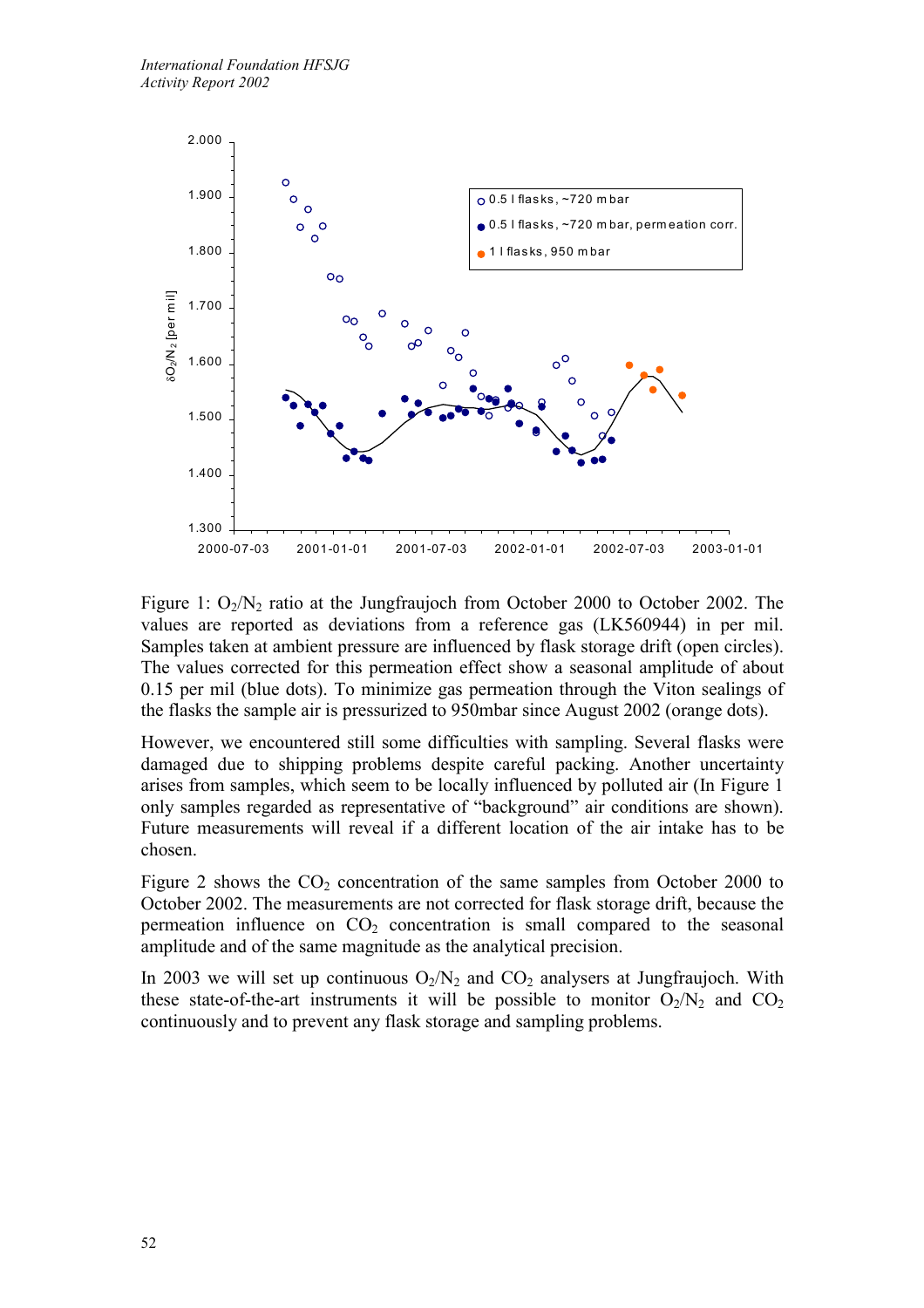

Figure 2:  $CO<sub>2</sub>$  concentration from October 2000 to October 2002.

Key words:

European Carbon Balance, High precision  $O_2/N_2$  measurements,  $CO_2$ , Flask sampling

Internet data bases:

<http://www.aerocarb.cnrs-gif.fr/>

Collaborating partners/networks:

Centrum voor IsotopenOnderzoek, Groningen, The Netherlands

Scientific publications and public outreach 2002:

Address:

Climate and Environmental Physics Physikalisches Institut Universität Bern Sidlerstrasse 5 CH-3012 Bern

Contacts:

| Markus Leuenberger                   | or                                          |
|--------------------------------------|---------------------------------------------|
| Tel.: +41 31 631 44 70               |                                             |
| Fax: +41 31 631 87 42                |                                             |
| e-mail: leuenberger@climate.unibe.ch |                                             |
| URL: http://www.climate.unibe.ch/    |                                             |
| http://www.aerocarb.cnrs-gif.fr/     |                                             |
|                                      | http://www.bgc-jena.mpg.de/public/carboeur/ |

Patrick Sturm Tel.:  $+41$  31 631 85 64 Fax: +41 31 631 87 42 e-mail: sturm@climate.unibe.ch